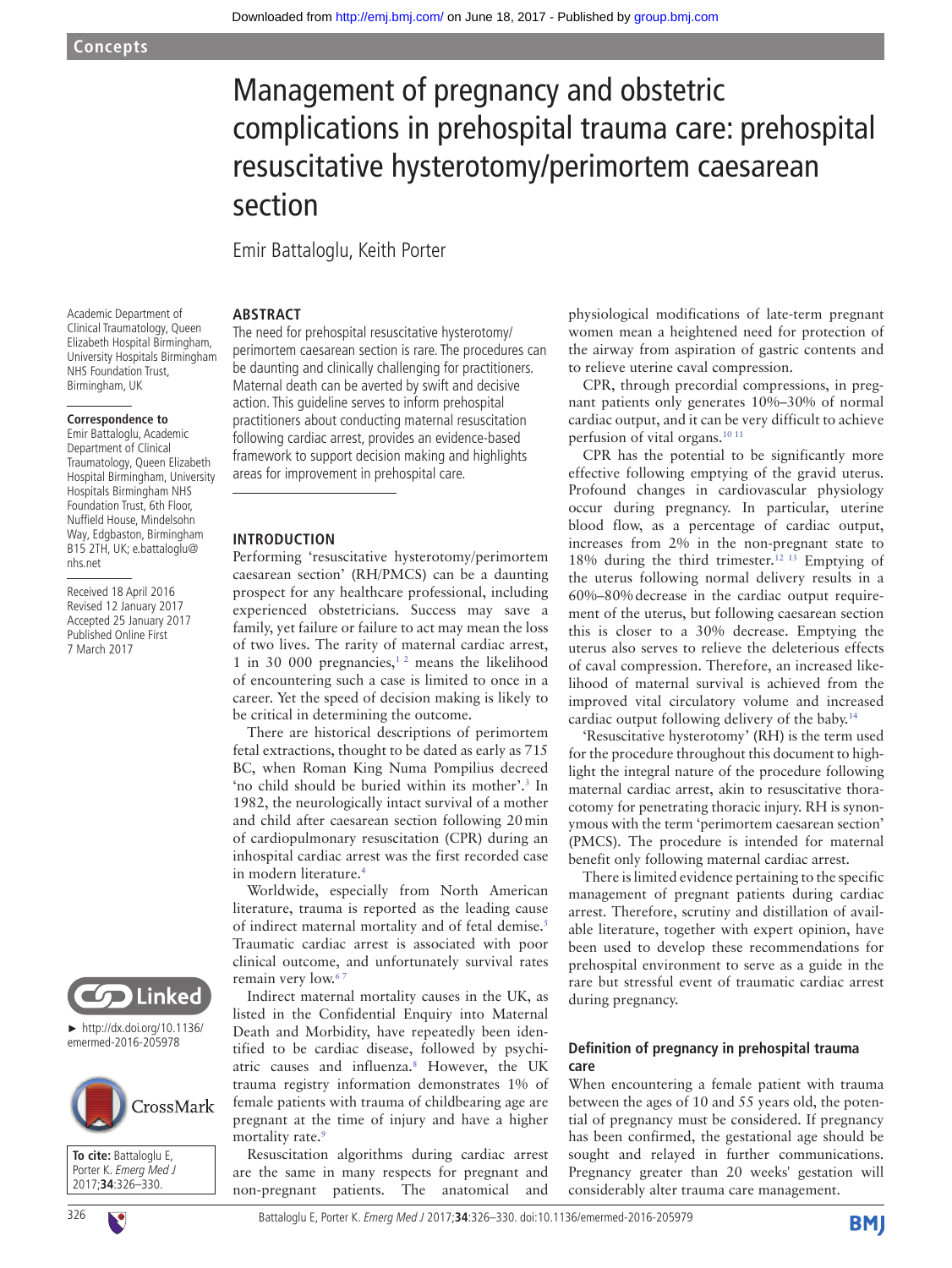<span id="page-1-0"></span>

| <b>Table 1</b> Levels of evidence |                                                                                                                                    |  |
|-----------------------------------|------------------------------------------------------------------------------------------------------------------------------------|--|
| Level of evidence                 | Type of evidence                                                                                                                   |  |
| la                                | Evidence from systematic reviews or meta-analysis of<br>randomised controlled trials                                               |  |
| Ib                                | Evidence from at least one randomised controlled trial                                                                             |  |
| <b>Ila</b>                        | Evidence from at least one controlled study without<br>randomisation                                                               |  |
| IIb                               | Evidence from at least one other type of quasi-experimental<br>study                                                               |  |
| Ш                                 | Evidence from non-experimental descriptive studies such as<br>comparative studies, correlation studies and case-control<br>studies |  |
| IV                                | Evidence from expert committee reports or opinions and/or<br>clinical experience of respected authorities                          |  |

# **Applicability of recommendations in prehospital trauma care**

Due to the varying levels of healthcare personnel delivering prehospital care services,<sup>[15](#page-4-10)</sup> this set of recommendations should not serve to contravene practitioners' qualifications or scope of practice. A number of recommendations pertain to invasive or advanced procedures and may only be applicable to higher level practitioners. Yet all practitioners should be aware of these recommendations and understand the implications for management, in particular when senior support is required or when care should be expedited. Practitioners, irrespective of level, should endeavour to achieve best practice within their scope of practice and should be able to justify actions, if they should be contrary to the agreed recommendations.

#### **Methods**

A review of the literature was undertaken prior to the consensus meeting, and information was distributed to panel members. Literature was compiled from searches of the Medline database, PubMed and Google Scholar, along with reference to international guideline documents. Search terms included: *Pregnancy*, *Obstetrics*, *Trauma*, *Injury*, *Fracture*, *Haemorrhage*, *Peri-mortem Caeserean Section* and *Resuscitative Hysterotomy*.

Hierarchy of evidence<sup>16</sup> is applied to the level of recommendations and the underlying literature justifying each statement, in accordance with the information displayed in tables [1 and 2.](#page-1-0)

#### **Recommendations**

1. *RH/PMCS should only be performed following maternal cardiac arrest in pregnancy of gestational age assessed greater than 20 weeks (grade D).*

The potential physiological and haemodynamic benefits conferred by emptying the uterus, outlined above, are only clinically relevant for pregnancies of gestational age greater than 20 weeks. There has not been shown to be an association between gestation age and maternal survival following maternal cardiac  $arrest<sup>17</sup>$  (level III). Management of the pregnant patient with

| <b>Table 2</b> Grades of evidence |                                                                                                 |
|-----------------------------------|-------------------------------------------------------------------------------------------------|
| <b>Grade of recommendation</b>    | Type of evidence                                                                                |
| A                                 | Based on hierarchy I evidence                                                                   |
| R                                 | Based on hierarchy II evidence or extrapolated from<br>hierarchy I evidence                     |
|                                   | Based on hierarchy III evidence or extrapolated<br>from hierarchy I or II evidence              |
|                                   | Directly based on hierarchy IV evidence or<br>extrapolated from hierarchy I, II or III evidence |

trauma should only be altered when the gestation is evaluated to be greater than 20 weeks. Uterine fundal height at or above the level of the umbilicus should be used to determine gestation of a pregnancy greater than 20 weeks, in the absence of a confirmed history. Further guidance regarding management of pregnant patients with trauma can be found in the accompanying article 'Management of Pregnancy and Obstetric Complications in Pre – Hospital Trauma Care['9](#page-4-6) (level IV). Pregnancy <20 weeks should be treated as per local guidelines or standard operating procedures (SOPs).

2. *RH/PMCS should only be performed following maternal cardiac arrest when resuscitation efforts are deemed appropriate (grade D).*

Despite the ability of the prehospital practitioner to arrive on the scene fast, performing highly invasive procedures on a patient without signs of life for an undetermined period may be deemed inappropriate. Should the cause of maternal cardiac arrest be determined to be irreversible or ongoing resuscitation considered futile, RH/PMCS is not recommended.

The procedure is not without risks because of the physical hazards of needle stick/sharp injury and of the psychological impact on practitioners and bystanders. Also, consideration must be given for the dignity of the patient. If no clinical benefit can potentially be gained or a poor outcome is likely, following return of spontaneous circulation (ROSC) after RH/PMCS, these risks must be considered (level IV). Extreme care is required when RH/PMCS is to be performed with simultaneous closed chest cardiac compressions due to the risk of iatrogenic injury to the patient or prehospital practitioners.

3. *RH/PMCS should only be performed after the correction of the causes of maternal cardiac arrest, treatable in prehospital care (grade D).*

This recommendation recognises the limitations within the prehospital setting for the definitive correction of all causes of cardiac arrest, traumatic or non-traumatic. A primary survey should be completed rapidly prior to performing RH/PMCS. Vascular access should be rapidly achieved, as per Faculty of Pre-Hospital Care recommendations for pregnant patients, prior to RH/PMCS, as this will be essential in the event of ROSC.

Following traumatic maternal cardiac arrest, RH/PMCS should be considered as part of the circulatory system assessment and correction of hypovolaemia. RH/PMCS should therefore be performed after; catastrophic haemorrhage is controlled, and airway patency is established, plus tension pneumothorax and cardiac tamponade are excluded (see Management algorithm section).

Following non-traumatic maternal cardiac arrest, advanced life support should be commenced as appropriate and RH/PMCS completed urgently, if advanced life support has not achieved ROSC after 4min (see below for further details regarding timing).

4. *RH/PMCS should only be performed by a practitioner with requisite equipment, competence and confidence to carry out the procedure appropriately (grade D).*

The need for appropriate equipment, including personal protective equipment (PPE), and adequately trained personnel is mandatory. Organisations and individual practitioners are recommended to carry, and be familiar with the use of, equipment to perform RH/PMCS. Procedural training is recommended for those involved with prehospital care. Also, practitioners' discretion is very important when deciding whether or not to perform RH/PMCS. Although the potential for increased survival from maternal cardiac arrest is theorised, evidential support is limited. If practitioners should feel unable to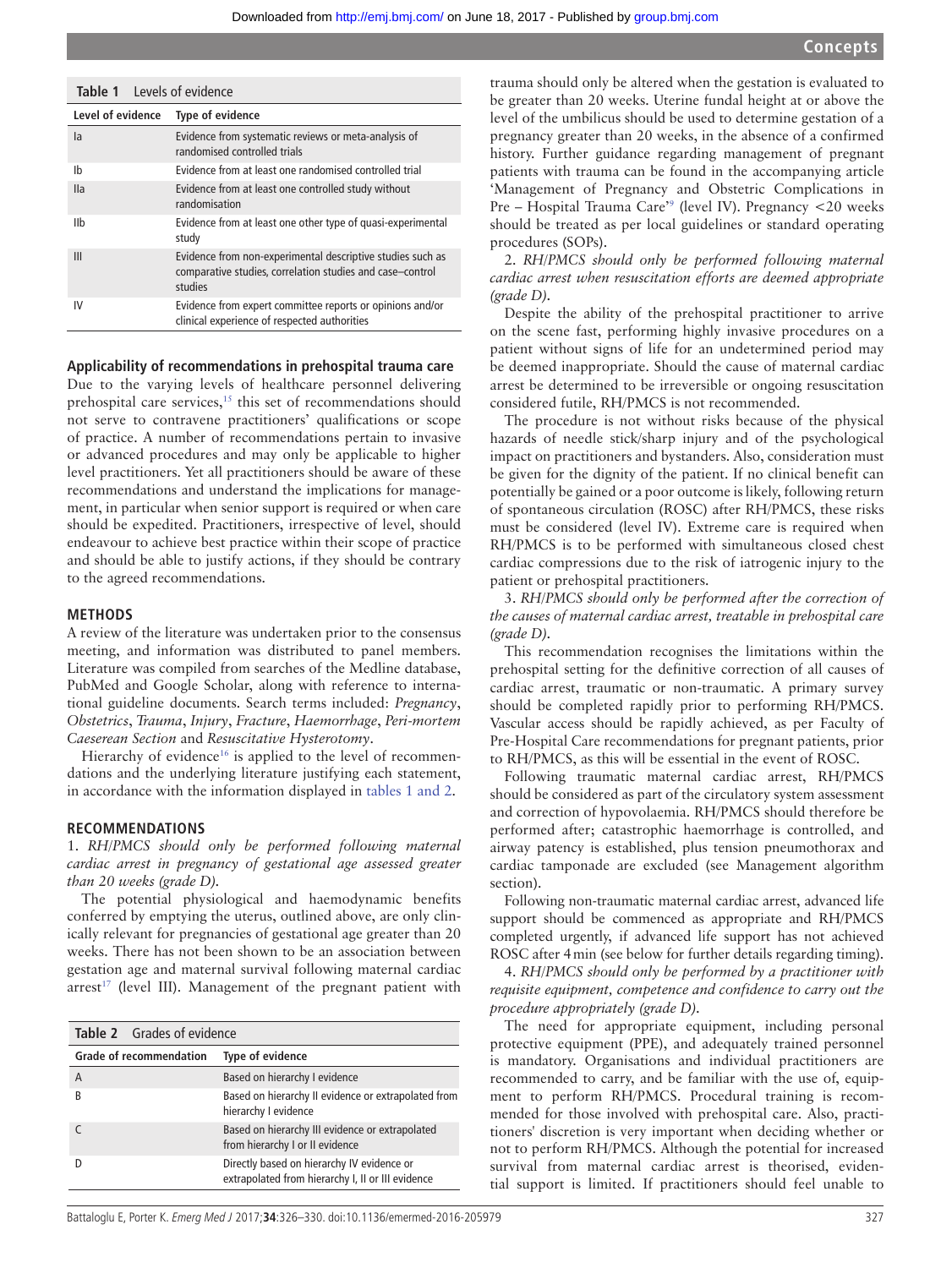# **Concepts**

perform RH/PMCS, they should be supported in their decision and endeavour to continue resuscitative efforts. Taking into account significant biases, confounding factors and the authors' self-described tendency towards conservatism, higher maternal mortality is observed in those patients in whom RH/PMCS had been performed<sup>17</sup> (level III). The true relationship between RH/ PMCS and maternal survival remains unclear.

5. *RH/PMCS should only be performed if a chain of survival exists for definitive management of the patient (grade D).*

Should ROSC be achieved, the patient will require prehospital anaesthesia and a minimum surgical closure or packing of the abdomen. Major haemorrhage is likely as a result of RH/PMCS following ROSC. Haemostatic dressings and tranexamic acid (TXA) should be administered as appropriate. Emergent surgical care will be required as part of the definitive management and rapid transportation to an appropriate facility is required immediately. If this level of care cannot be reasonably provided, the futility of RH/PMCS and associated risks must be considered prior to performing the procedure (level IV).

6. *Whenever possible, RH/PMCS should be performed after maternal cardiac arrest if there is no ROSC following 4min of active CPR. Emptying the uterus may still be helpful beyond this time and should be performed as long as resuscitation attempts are continuing following cardiac arrest (grade D).*

Maternal survival is associated with the timing of RH/PMCS<sup>[17](#page-4-12)</sup> (level III). To maximise the benefit of the procedure, the recommendation is given for resuscitation efforts to be initiated immediately following maternal cardiac arrest and the order to 'prepare for RH/PMCS' to be given. The optimal time period has been difficult to determine, but the long-held '4min rule' has been the goalpost for the duration between arrest and initiation of RH/PMCS. This is based on the physiological tolerance of cerebral hypoperfusion to minimise poor outcomes. Ideally, RH/PMCS should be completed within 5min from maternal cardiac arrest and should not be unduly delayed.[18](#page-4-13) Yet this time frame has been shown to be difficult to achieve, and a very small proportion of cases are completed in this time frame<sup>17</sup> (level III). In the majority of reported cases achieving ROSC, RH/PMCS was performed 10min after the time of arrest, but have occurred even up to 60min. Also, the majority of reported cases occur inhospital and were rarely following traumatic cardiac arrest<sup>[17](#page-4-12)</sup> (level III). The ideal time target does not reflect the diagnostic and logistic challenges of prehospital trauma care<sup>17</sup> (level III). Therefore, RH/PMCS should be completed as soon as possible and should not be unduly delayed, except to confirm the appropriateness here outlined.

Following cardiac arrest, few maternal survivors have been recorded after 15min of resuscitation in the prehospital setting, with or without RH/PMCS<sup>17</sup> (level III). Evaluation must be made on an individual case basis in the prehospital environment regarding the rapidity with which to perform the procedure. If strong clinical indication to continue the resuscitation effort is ongoing, beyond 15min from maternal cardiac arrest, RH/ PMCS should be completed to optimise cardiovascular physiology, but caution is given.

7. *RH/PMCS is recommended to be performed through a vertical midline laparotomy incision (grade D).*

The use of a vertical midline laparotomy incision will maximise exposure and allow the greatest access to facilitate the procedur[e8](#page-4-5) (level IV). Care should be taken not to injure the bladder or the bowel. Once the uterus is exposed, a 15cm anterior incision of the upper segment of the uterus vertically will minimise the risk of iatrogenic fetal injury. The procedure can be completed with the use of a scalpel only<sup>19</sup> (level IV), or

if readily available scissors can be used to complete the uterine incision superiorly and allow the fetus to be extracted $\delta$  (level IV). The fetus should be delivered from the uterus, either by the hips or the head and shoulders. Avoid attempting to deliver the fetus by the arm or the leg. Once the fetus is extracted, the cord should be dually clamped and divided. The placenta should be left in situ and the abdomen packed, with manual pressure applied, if possible. ROSC is most likely to occur immediately following fetal delivery, as maximal physiological response is seen with emptying of the uterus. Internal cardiac massage or aortic compression/cross-clamping may also be achieved through a vertical midline laparotomy incision.

If ROSC is achieved, administration of sedation/anaesthesia and the management of postpartum haemorrhage will be required, including the administration of uterotonic agents.

8. *RH/PMCS should be fully recorded in the medical records and in organisational governance infrastructure (grade A).*

Good medical practice dictates the level of documentation for medical practitioners, and reciprocal guidance is provided for allied health professionals. Poor documentation confers potential medicolegal implications, yet contemporaneous record keeping can be difficult and individuals should endeavour to make notes as soon as possible after the event.<sup>[20](#page-4-15)</sup> Further to the medicolegal aspects of care, the additional research benefits are imperative to pioneer evidence bases for prehospital care.<sup>21</sup> It is recommended that organisations produce SOP guidance to aid for prehospital personnel. It is mandatory for all organisations to have in place a formal clinical governance review proceeding to evaluate all cases of RH/PMCS. Organisations should submit information to national governance bodies to aid research efforts in prehospital care.

### **Further considerations**

#### Fetal Care

Following RH/PMCS, the delivery of a live infant may occur and a clinical decision must be made regarding the resources available.

Fetal survival following RH/PMCS is unfortunately poor. Obstetric literature demonstrates only a 30% survival rate of infants born by RH/PMCS.<sup>[8](#page-4-5)</sup> The vast majority of which are performed inhospital, not prehospital, and with neonatal resuscitation support. Fetal survival falls to 25% in gestations earlier than 37 weeks and even less in gestations earlier than 32 weeks.<sup>8</sup> Severe neurological impairment has been reported with fetal survival following maternal cardiac arrest. Positive fetal outcomes can be attained with the practice of RH/PMCS; however, the procedure is intended for maternal benefit only.

If neonatal care can be performed without compromising maternal resuscitation efforts, then it should be conducted as appropriate. If there are insufficient resources or expertise to manage neonatal resuscitation, preservation of dignity is an important achievable aim of neonatal care.

#### **Management algorithm**

Figure 1 describes the management algorithm.

#### **Summary of recommendations**

For RH/PMCS recommendations, see [table](#page-3-0) 3.

CPR, cardiopulmonary resuscitation; RH/PMCS, resuscitative hysterotomy/perimortem caesarean section.

#### **Limitations**

This guideline is based on the best available evidence concerning prehospital obstetric care. However, a guideline can never be a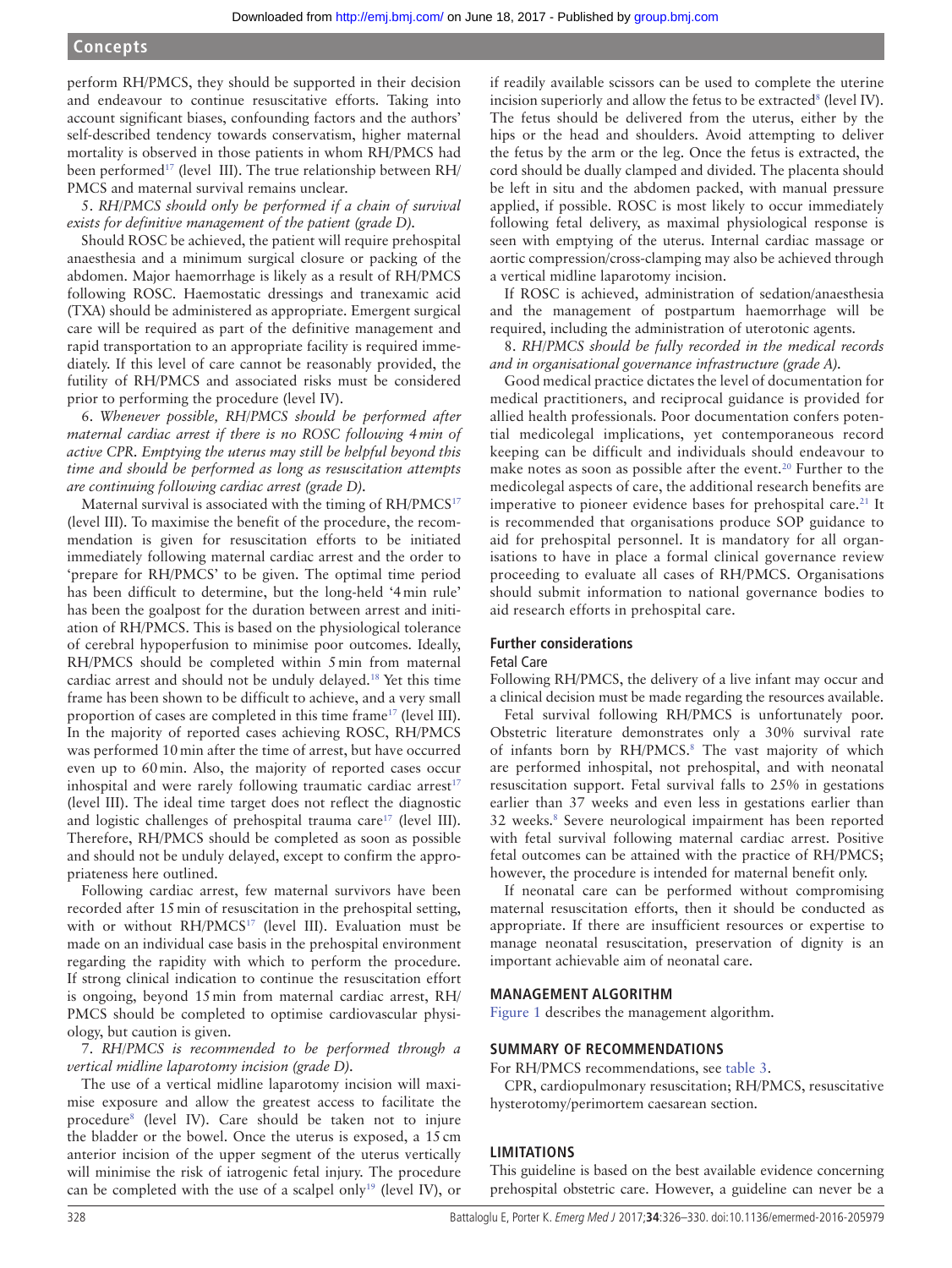

**Figure 1** Management algorithm.

substitute for clinical judgement, and there may be cases where it is appropriate for clinicians to be guided according to the needs of individual patients. Furthermore, the responsibility for the care of individual patients rests with the clinician in charge of the patient's

<span id="page-3-0"></span>

|                       | Table 3           | Summary of recommendations                                                                                                                                                                                                                                                                                                               |   |
|-----------------------|-------------------|------------------------------------------------------------------------------------------------------------------------------------------------------------------------------------------------------------------------------------------------------------------------------------------------------------------------------------------|---|
| <b>Recommendation</b> |                   | Grade of<br>recommendation                                                                                                                                                                                                                                                                                                               |   |
|                       | >20 weeks.        | RH/PMCS should only be performed following maternal<br>cardiac arrest in pregnancy of gestational age assessed                                                                                                                                                                                                                           | D |
|                       | appropriate.      | RH/PMCS should only be performed following maternal<br>cardiac arrest when resuscitation efforts are deemed                                                                                                                                                                                                                              | D |
|                       | prehospital care. | RH/PMCS should only be performed after the correction<br>of causes of maternal cardiac arrest, treatable in                                                                                                                                                                                                                              | D |
|                       |                   | RH/PMCS should only be performed by a practitioner with<br>requisite equipment, competence and confidence to carry<br>out the procedure appropriately.                                                                                                                                                                                   | D |
|                       |                   | RH/PMCS should only be performed if a chain of survival<br>exists for definitive management of the patient.                                                                                                                                                                                                                              | D |
|                       |                   | Whenever possible, RH/PMCS should be performed<br>after maternal cardiac arrest if there is no return of<br>spontaneous circulation following 4 min of active CPR.<br>Emptying the uterus may still be helpful beyond this<br>time and should be performed as long as resuscitation<br>attempts are continuing following cardiac arrest. | D |
|                       |                   | RH/PMCS is recommended to be performed through a<br>vertical midline laparotomy incision.                                                                                                                                                                                                                                                | D |
|                       |                   | RH/PMCS should be fully recorded in the medical records<br>and in organisational governance infrastructure.                                                                                                                                                                                                                              | A |

care, and the advice offered in this guideline must, of necessity, be of a general nature and should not be relied on as the only source of advice in the treatment of patients. Literature is limited, with no high evidence level articles available, not requiring extrapolation to draw plausible conclusions or outcomes.

## **Further research**

Two main aspects of research are drawn to the front following evaluation of this topic. The primary aspect is for the establishment and maintenance of accurate prehospital registry systems to record such events. As prehospital emergency medicine grows as a specialty, the need for evidence-based practice is essential. The literature to date is awashed with singular case reports or series, with elements of vital information often missing, rendering meta-analysis fruitless. Without high level evidence, improvement of practice is hindered in the modern setting. Second, the level of training/preparation for performing RH/PMCS procedures should be evaluated and the merits of simulation explored, with respect to the potential clinical benefits provided.

### **Summary**

The need for prehospital RH/PMCS is rare. The procedures can be daunting for practitioners and clinically challenging. Maternal death can be averted by swift and decisive action. This guideline serves to inform prehospital practitioners about conducting maternal resuscitation following cardiac arrest, provides an evidence-based framework to support decision making and highlights areas for improvement in prehospital care.

**Acknowledgements** The principal authors would like to give thanks to all those who have been involved in the development of these guidelines. Special thanks are given to the following groups: consensus meeting presenters: N Abeysinghe, Consultant Anaesthetist and Intensive Care Medicine; C Bosanko, Consultant Emergency Medicine; C Cox, Consultant Obstetrician and Gynaecologist, MOET Representative; J Chu, Specialist Registrar Obstetrics and Gynaecology; N Crombie, Consultant Anaesthetist and Director of Midlands Air Ambulance; C Leech, Consultant Emergency Medicine; R Moss, Consultant Anaesthetist; M Nash, Consultant Emergency Medicine; F Plaat, Consultant Anaesthetist, MOET and OAA Representative; J Ralph, Consultant Anaesthetist; M Russell, Clinical Lead of KSS Air Ambulance; M Wyse, Consultant Anaesthetist; direct communications: T Johnston, Consultant in Maternal Fetal Medicine; K Hinshaw, Consultant Obstetrician and Gynaecologist, POET Representative; and S Paterson-Brown, Consultant Obstetrician and Gynaecologist, MOET Representative; organisational representatives: J Black, Chair of the IBTPHEM and NASMeD Representative; J Birks, Pre-Hospital Emergency Medicine Trainees Association; P Hyde, Chair of Curriculum Committee to the IBTPHEM; D Surendra Kumar, Chair of the Joint Royal Colleges Ambulance Liaison Committee (JRCALC); C Laird, Chair of the FPHC; T Newton, Chair of Paediatric Emergency Medicine Subspecialty Training; S Wieteska, CEO of Advanced Life Support Group (ALSG); M Woolcock, College of Paramedics; Adult Life Support Group (MOET and POET); Association of Ambulance Chief Executives; National Ambulance Service Medical Directors; British Association for Immediate Care (BASICS and BASICS Scotland); Faculty of Pre-Hospital Care; Joint Royal Colleges Ambulance Liaison Committee; and Obstetric Anaesthetists Association.

**Contributor** The following individuals contributed directly to the preparation of the materials presented at the consensus meeting from which this document was derived: N Abeysinghe, C Bosanko, C Cox, J Chu, N Crombie, C Leech, R Moss, M Nash, F Plaat, J Ralph, M Russell, M Wyse. The following individuals contributed directly to the composition of the guidance explanations contained within this document: T Johnston, K Hinshaw, S Paterson-Brown.

**Funding** Clinical Standards Committee, Faculty of Pre-Hospital Care.

**Competing interests** None declared.

**Competing interests** Commissioned; internally peer reviewed.

© Article author(s) (or their employer(s) unless otherwise stated in the text of the article) 2017. All rights reserved. No commercial use is permitted unless otherwise expressly granted.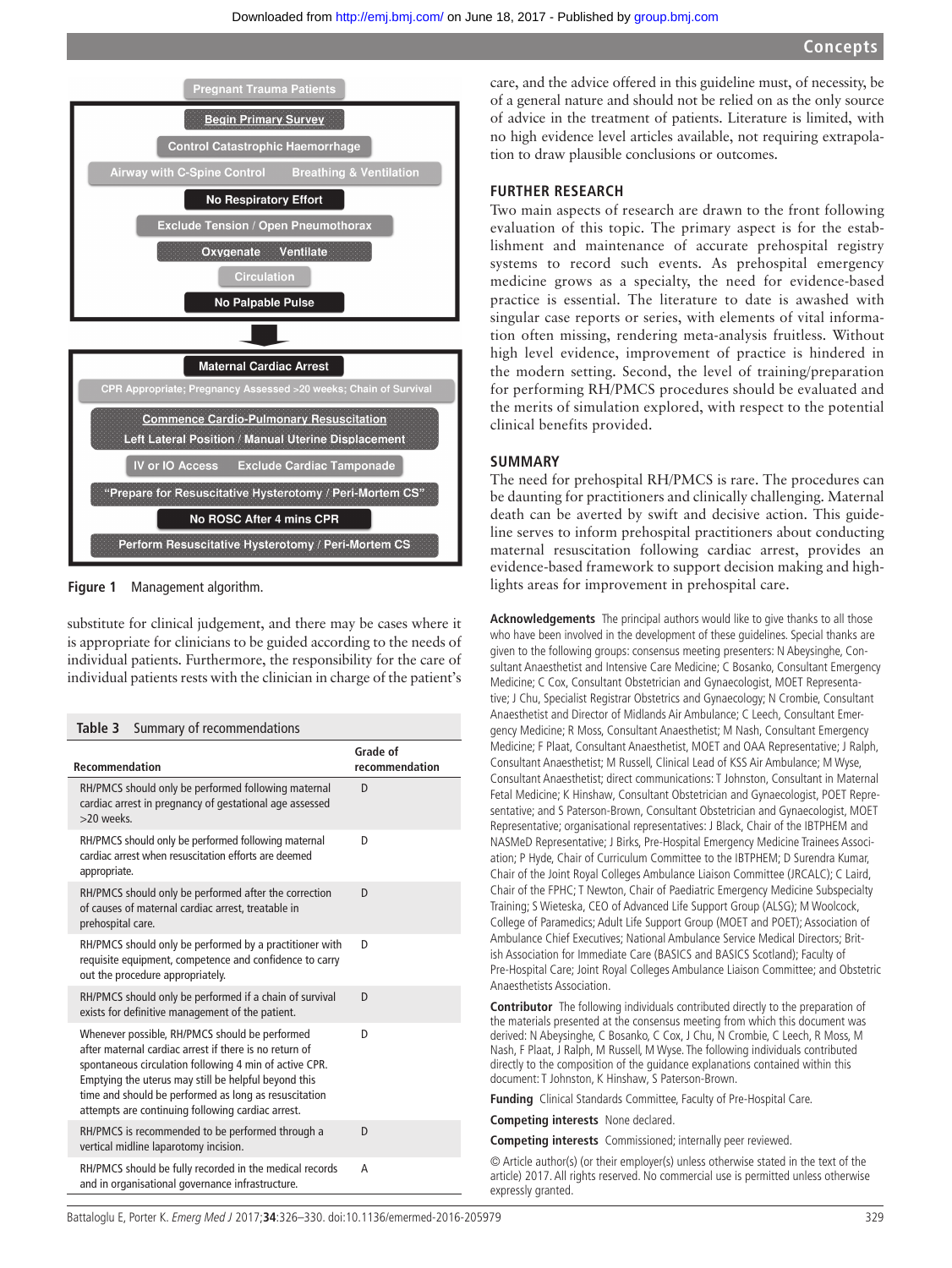# **Concepts**

#### **References**

- <span id="page-4-0"></span>Morris S, Stacey M. ABC of resuscitation: resuscitation in pregnancy. [BMJ](http://dx.doi.org/10.1136/bmj.327.7426.1277) 2003;327:1277–9 .
- 2 Whitty JE. Maternal cardiac arrest in pregnancy. [Clin Obstet Gynecol](http://dx.doi.org/10.1097/00003081-200206000-00009) 2002;45:377–92.
- <span id="page-4-1"></span>Katz VL. Perimortem cesarean delivery: its role in maternal mortality. [Semin Perinatol](http://dx.doi.org/10.1053/j.semperi.2011.09.013) 2012;36:68–72.
- <span id="page-4-2"></span>4 DePace NL, Betesh JS, Kotler MN. 'Postmortem' cesarean section with recovery of both mother and offspring. [Jama](http://dx.doi.org/10.1001/jama.1982.03330080053029) 1982;248:971–3.
- <span id="page-4-3"></span>5 Petrone P, Talving P, Browder T, et al. Abdominal injuries in pregnancy: a 155-month study at two level 1 trauma centers. *[Injury](http://dx.doi.org/10.1016/j.injury.2010.06.026)* 2011;42:47-9.
- <span id="page-4-4"></span>6 Pickens JJ, Copass MK, Bulger EM. Trauma patients receiving CPR: predictors of survival. [J Trauma](http://dx.doi.org/10.1097/01.TA.0000162174.06448.5A) 2005:58:951-8.
- 7 Huber-Wagner S, Lefering R, Ovick M, et al; Working Group on Polytrauma of the German Trauma Society (DGU). Outcome in 757 severely injured patients with traumatic cardiorespiratory arrest. [Resuscitation](http://dx.doi.org/10.1016/j.resuscitation.2007.04.018) 2007;75:276–85.
- <span id="page-4-5"></span>8 Knight M, Kenyon S, Brocklehurst P, et al. Saving lives, improving mothers' care lessons learned to inform future maternity care from the UK and Ireland confidential enquiries into maternal deaths and morbidity 2009-12. Oxford: National Perinatal Epidemiology Unit, University of Oxford, 2014.
- <span id="page-4-6"></span>9 Battaloglu E, McDonnell D, Chu J, et al. Epidemiology and outcomes of pregnancy and obstetric complications in trauma in the United Kingdom. *[Injury](http://dx.doi.org/10.1016/j.injury.2015.08.026)* 2016;47:184–7.
- <span id="page-4-7"></span>10 Del Guercio LRM, Feins NR, Cohn JD, et al. Comparison of blood flow during external and internal cardiac massage in man. Surv Anesthesiol 1966;10:146–7.
- 11 Dijkman A, Huisman CM, Smit M, et al. Cardiac arrest in pregnancy: increasing use of perimortem caesarean section due to emergency skills training?. [BJOG](http://dx.doi.org/10.1111/j.1471-0528.2009.02461.x) 2010;117:282–7.
- <span id="page-4-8"></span>12 Bieniarz J, Maqueda E, Caldeyro-Barcia R. Compression of aorta by the uterus in late human pregnancy. I. Variations between femoral and brachial artery pressure with changes from hypertension to hypotension. Am J Obstet Gynecol 1966;95:795–808.
- 13 Bieniarz J, Yoshida T, Romero-Salinas G, et al. Aortocaval compression by the uterus in late human pregnancy. IV. Circulatory homeostasis by preferential perfusion of the placenta. Am J Obstet Gynecol 1969;103:19.
- <span id="page-4-9"></span>14 Hill CC, Pickinpaugh J. Trauma and surgical emergencies in the obstetric patient. [Surg Clin North Am](http://dx.doi.org/10.1016/j.suc.2007.12.006) 2008;88:421–40.
- <span id="page-4-10"></span>15 Faculty of Pre-Hospital Care. Clinical skills framework. [https://fphc.rcsed.ac.uk/](https://fphc.rcsed.ac.uk/media/1776/descriptors.pdf) [media/1776/descriptors.pdf](https://fphc.rcsed.ac.uk/media/1776/descriptors.pdf) (accessed 9 Mar 2016).
- <span id="page-4-11"></span>16 Shekelle PG, Woolf SH, Eccles M, et al. Clinical guidelines: developing guidelines. [BMJ](http://dx.doi.org/10.1136/bmj.318.7183.593) 1999;318:593–6.
- <span id="page-4-12"></span>17 Einav S, Kaufman N, Sela HY. Maternal cardiac arrest and perimortem caesarean delivery: evidence or expert-based? [Resuscitation](http://dx.doi.org/10.1016/j.resuscitation.2012.05.005) 2012;83:1191–200.
- <span id="page-4-13"></span>18 Grady K, Howell C, Cox C. The MOET course manual: managing obstetric emergencies and trauma. 2nd edn. London: RCOG press, 2007.
- <span id="page-4-14"></span>19 Royal College of Obstetricians & Gynaecologists. Maternal collapse in pregnancy and puerperium. Green Top Guideline No. 56. 2011 [https://www.rcog.org.uk/en/](https://www.rcog.org.uk/en/guidelines-research-services/guidelines/gtg56) [guidelines-research-services/guidelines/gtg56](https://www.rcog.org.uk/en/guidelines-research-services/guidelines/gtg56)
- <span id="page-4-15"></span>20 Penney G, Brace V. Near miss audit in obstetrics. [Curr Opin Obstet Gynecol](http://dx.doi.org/10.1097/GCO.0b013e328014a860) 2007;19:145–50.
- <span id="page-4-16"></span>21 King SE, Gabbott DA. Maternal cardiac arrest--rarely occurs, rarely researched. [Resuscitation](http://dx.doi.org/10.1016/j.resuscitation.2011.03.029) 2011;82:795–6.